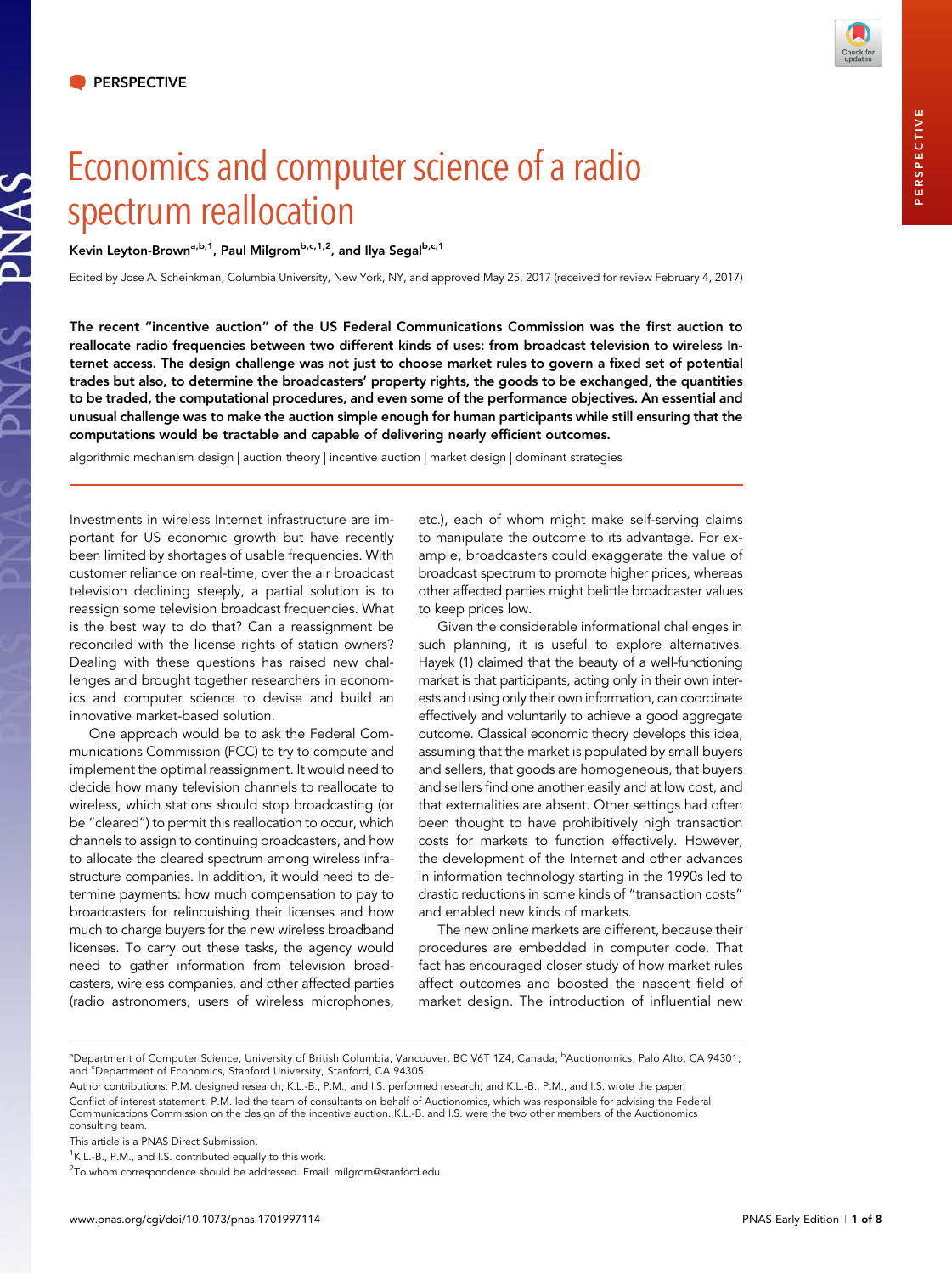designs for matching doctors to hospital residency programs (2) and the allocation of wireless services licenses (3) have also inspired researchers. Some new markets face both computational and economic challenges that require careful design.

In this article, we describe the US radio spectrum reassignment, which was unusual in two respects. First, the designers had an unusual degree of freedom in formalizing not just the rules for trading but many details of the economic setting. What property rights would participants have? What goods would be traded? Which externalities would be mitigated? What sorts of outcomes should the market aim to encourage (efficiency, revenue, increased competition in the consumer market...), and how can market rules be chosen to advance these aims? Second, and perhaps most unusually, computational issues were a first-order concern during the design: it is computationally hard to verify that a candidate reassignment of broadcast frequencies satisfies interference constraints. Effective designs must, therefore, formulate the questions that they ask in a form amenable to existing solver technologies, must allow significant time to solve such problems, and must be robust to the possibility that software will nevertheless "timeout" rather than solve a given problem.

The auction to reassign spectrum, which came to be known as the "incentive auction," involved bidding by both buyers and sellers. This spectrum reallocation setting allows for degrees of design freedom, even along dimensions that are usually taken for granted, such as the property rights of market participants. Many of the details of the design were determined by computational limits and the need to provide both adequate economic incentives and a simple bidding experience for the hundreds of television station owners whose participation was essential for success.

market Design Setting<br>Temporarily setting aside the complexity of spectrum reassignment at national scale, we introduce a simple example to highlight some important economic issues. Suppose that there are three television stations located along a north–south corridor. They can transmit their signals on either of two television channels: channel 3 or channel 4. The northernmost and southernmost television stations, labeled N and S, must each be on a different channel from the central station C to avoid signal interference. Initially, N and S broadcast on channel 4, and C broadcasts on channel 3. We denote the values of the stations, which are potential sellers in the auction, by  $v_N$ ,  $v_S$ , and  $v_C$ . The potential buyers are two wireless broadband operators, both interested in acquiring one nationwide mobile spectrum license and both having the same value  $v_W$ for it. Television and wireless broadband signals in an area cannot coexist on the same frequency. In our example, the goal is to clear channel 4 to make it available for a nationwide wireless license or determine that no spectrum should be reassigned.

Property Rights: What Do Market Participants Own? As of early 2012, the law about television broadcasters' spectrum rights was still unsettled. Any attempt to require broadcasters to give up their licenses without compensation would likely have resulted in long and costly delays as broadcasters battled against it in courts and Congress and with the FCC. To ensure voluntary participation, there needed to be agreement about broadcasters' rights and how much they would be paid.

One possibility would have been to grant each licensee the right to use or sell its frequency in its coverage area. In an article about radio spectrum allocations, Ronald Coase (4) famously argued that all that is needed for an efficient allocation is that property rights are clearly defined and there are no "frictions" to impede trade, because the parties will then be motivated to bargain among themselves to achieve an efficient outcome. For the spectrum reallocation problem, however, the channels to be cleared for wireless broadband, and their geographic areas need to be contiguous. That requirement creates a coordination problem for television broadcasters akin to combining many separately owned small plots of land to build a highway. Each individual owner, being crucial to the clearing of its channel, could hold out for a high price, threatening to scuttle the project. In such a setting, Coase's (4) assumption of frictionless trade does not apply.

To see how these ideas are reflected in our example, suppose that stations N and S have property rights to broadcast in channel 4 in their areas and that  $v_N + v_S < v_W$ ; therefore, the higher valued use of channel 4 is for wireless. If everyone else has agreed to participate, then the additional value that station N's participation brings is  $v_W - v_S$ , and N might hold out in negotiations, hoping to be paid nearly that amount, perhaps by insisting that is the lowest price that it would accept. Similarly, station S may insist that it should be paid close to  $v_W - v_N$ . If both demands are to be honored, then the auctioneer would find that the total price is greater than the value of the rights that it acquires:  $2v_W - v_N - v_S > v_W$ .

If the auctioneer was unconcerned about the cost of the reallocation, it could promote truthful reporting and achieve an efficient outcome using the celebrated sealed bid auction procedure known as the Vickrey–Clarke–Groves (VCG) auction (5–7). According to this procedure, the allocation selected by the auction is the one that maximizes the amount bid by the stations assigned to continue broadcasting, ranging over all feasible assignments. Crucially, when the VCG payment formula is used, each bidder finds that it maximizes its own profits by setting its bid equal to its value, regardless of how others bid. An auction with this property is said to be "strategy-proof."

We now briefly describe this VCG auction. Assume for simplicity that each bidder j—either a broadcaster or wireless company—has use for just one specific spectrum license, and let  $v_i$  denote the bidder's value for that license and  $\hat{v}_i$  denote its bid (the bid to sell if  $j$  is a broadcaster or the bid to buy if  $j$  is a wireless company). Let x be a vector of zeroes and ones denoting which broadcasters and wireless companies are assigned their desired licenses, and let F be the set of all such assignments that could be feasibly achieved without causing unacceptable radio interference. The auction selects an assignment  $\mathsf{x}^\star$  that solves max $_{\mathsf{x}\in\mathsf{F}}{\sum_i} \hat{\mathsf{v}}_i\mathsf{x}_i.$  To describe prices, let  $V_j^1 = \max_{x \in F, x_j = 1} \sum_{i \neq j} \hat{v}_i x_i$  and  $V_j^0 = \max_{x \in F, x_j = 0} \sum_{i \neq j} \hat{v}_i x_i$ . If station  $j$  sells its rights ( $x_j^* = 0$ ), then it is paid  $p_j = V_j^0 - V_j^1$  , and if wireless company  $j$  buys a license ( $x_j^* = 1$ ), it pays  $p_j = V_j^1 - V_j^0$ .

Why is this auction strategy-proof? Station j's bid does not affect  $p_i$ , and therefore, its most profitable strategy is to sell exactly when  $p_i > v_i$ . Because the auction implements an efficient allocation given the bids, it buys j's broadcast rights exactly when  $V_j^1 + \hat{v}_j > V_j^0$  (i.e.,  $p_j > \hat{v}_j$ ). Thus, the station can guarantee its profitmaximizing outcome, regardless of  $p_i$ , by setting  $\hat{v}_i = v_i$  (that is, bidding truthfully). By a similar argument, wireless companies also do best by bidding truthfully. The VCG auction is known to be the unique strategy-proof auction that selects efficient outcomes for all possible vectors of values and involves no payments to or from losing bidders.

In our example, suppose that the two stations N and S bid  $\hat{v}_N$ and  $\hat{v}_s$ , respectively, and that the two wireless companies bid  $\hat{v}_1$ and  $\hat{v}_2$ . The VCG auction chooses to assign channel 4 to wireless use if and only if max $\{\hat{v}_1, \hat{v}_2\} - \hat{v}_N - \hat{v}_S > 0$ . If all participants bid truthfully and  $v_W > v_N + v_S$ , then channel 4 will be reassigned to a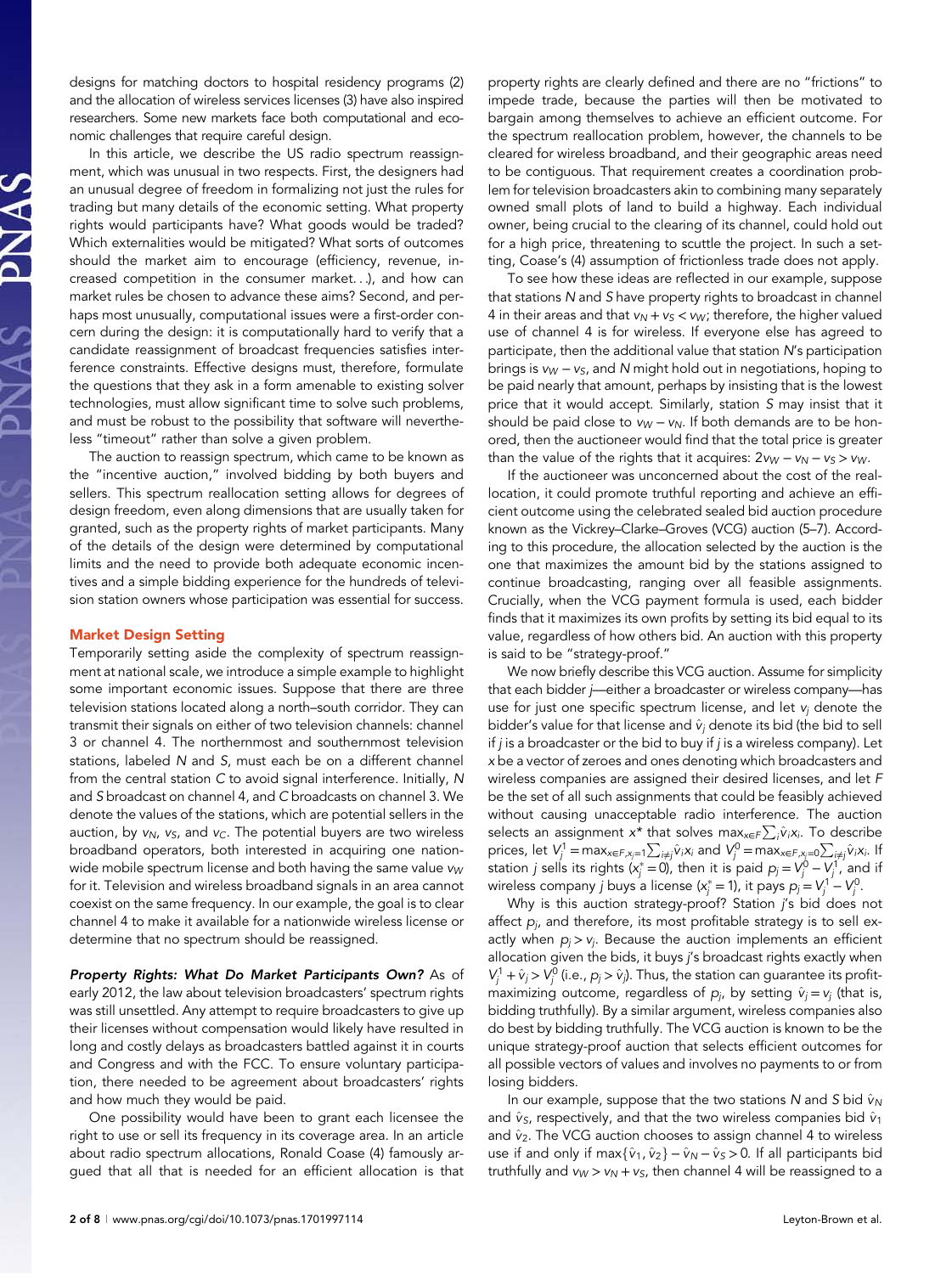wireless bidder; station N will be paid  $v_W - v_S$ , station S will be paid  $v_W - v_N$ , and the winning buyer will pay  $v_W$ . Note that, when a channel is cleared, the payments deficit is  $v_W - v_N - v_S > 0$ , which is equal to the gain from the exchange.

By the celebrated Revenue Equivalence Theorem (8), this large deficit is a feature of not just the Vickrey auction but any fully efficient economic mechanism when agents are privately informed about their values, have property rights as described above, and behave to advance their self-interest. Conversely, according to the Myerson–Satterthwaite theorem (9), the inefficiency obtained in a deficit-free mechanism under those conditions has to be quite large. The situation in the real incentive auction is in one respect much worse than that in our simple example: to clear even a minimal amount of usable nationwide spectrum, hundreds of stations would need to be acquired. In that situation, if the auction mechanism is never allowed to incur any deficit, then it must have a vanishingly small probability of clearing the channel (10).

Fortunately, the magnitude of the deficit problem depends on the participants' property rights, which Congress was able to specify. The key to the analysis is to focus on how the price  $p_i$  for any bidder  $j$  is computed from the bids by other participants. If participant j's VCG price  $p_i$  is a nondecreasing function of the bid  $\hat{v}_i'$  of some other participant j', then we say that j' is a "substitute" for j, whereas if  $p_i$  is a nonincreasing function of  $\hat{v}_{i'}$ , then we say that  $j'$  is a "complement" for  $j$ . More aggressive bidding by bidders who are substitutes for bidder j will reduce bidder j's payoff in the VCG auction: it will reduce  $p_i$  if j is a seller or raise  $p_i$  if j is a buyer. Thus, specifying property rights to create more substitutes for j reduces the VCG deficit. Specifying rights so that there are fewer complements has a similar deficit-reducing effect.

How can changing property rights make television stations into substitutes for each other? In our example above, each station was assumed to have the right to broadcast without interference on its current channel. No other station could substitute for it to enable clearing of the channel. The Middle Class Tax Relief and Job Creation Act of 2012, however, specified property rights differently. Each station that qualifies for protection has only the right to interference-free coverage in its service area on some channel. One consequence of this is that the price that a station can demand is reduced. A station that demands too high a price does not need to be bought: it can be assigned to continue broadcasting using a different channel. This "retuning" possibility promotes competition among stations on different channels and makes them substitutes.

In our example, there is no currently unused channel onto which stations N and S can be retuned: channel 3 is already occupied by station C. However, with the rights as defined by the 2012 act, if stations N and S demand prices that are too high, the auctioneer could instead purchase rights from station C. It could then retune N and S to broadcast to channel 3. In a VCG auction with these rights, the Vickrey price for station N is  $p_N = min(\hat{v}_C, \hat{v}_W) - \hat{v}_S$ . With these property rights, C is a substitute for N: lower bids by C reduce N's VCG price.

Determining How Much Spectrum to Clear. Given the large costs of television to wireless interference and the benefits of handset standardization, the FCC decided that (with limited exceptions) the same channels should be reassigned to wireless use in every part of the United States, but how many channels should that be? In economics textbooks, which treat markets for a homogenous good, the efficient quantity of the good is one for which there is a market-clearing price at which quantities supplied and demanded are equal. For the incentive auction, however, there is no homogeneous good and no single price. Every station's broadcast license covers a different population, every wireless license is distinct, and broadcast and wireless licenses are different from one another.

**Ensuring That the Auction Has No Deficit.** As we have seen, the redefinition of property rights reduces the deficit of the VCG mechanism, but it may not eliminate that deficit completely. In our simple example, if  $min(v_A + v_B, v_C) < v_W < max{v_A + v_B, v_C}$ , then the mechanism will implement the efficient outcome of clearing one channel, but total payments to broadcasters will still exceed revenues from the sale of wireless licenses.

In fact, there is necessarily a deficit even in the simple case of a homogeneous-good market, in which each seller has one unit of the good for sale and each buyer seeks to buy one unit. In that case, the set F of feasible allocations is made up of the zero–one vectors satisfying the constraint  $\sum_j\! x_j\!=\!K$ , where  $K$  is the number of sellers. In this example, each buyer's VCG price is equal to the highest value of an agent who leaves the market without a good, and each seller's VCG price is equal to the lowest value of an agent who leaves the market with a good; therefore, the sellers always pay (weakly) less than the buyers receive. However, the gap between the buyers' and sellers' VCG prices is likely to be quite small when there are many buyers and sellers. Furthermore, McAfee (11) suggested an alternative mechanism to VCG for large homogeneous-good markets that is deficit-free, strategy-proof, and nearly efficient: it sacrifices at most one valuable trade (the least valuable one) to ensure that the buyers' price exceeds the sellers' price.

The FCC's problem is more complicated than the homogeneousgood market described above. Stations in different areas are sometimes substitutes and sometimes complements, buyers with different interests are sometimes substitutes and sometimes complements, and buyers and sellers are most often (but not always) complements. In such complicated settings, the VCG auction typically suffers a deficit (12). Nevertheless, the idea by McAfee (11) can be extended to design a deficit-free incentive auction that determines the number of channels that the auction seeks to clear. Eliminating the deficit is accomplished by reducing the number of channels to be cleared below the socially efficient number. The resulting inefficiency need not be large, however, provided that there is sufficient substitutability among the spectrum sellers and among the spectrum buyers.

# Broadcasters' Property Rights and Computational Challenges. According to economic theory, efficient trading is promoted when property rights are defined so that nobody except the owner cares about the owner's identity. Such a definition ensures that transfers of property do not impose adverse externalities on third parties, and therefore, any mutually beneficial exchange must increase efficiency. For the incentive auction, the corresponding idea is that retuning any station to a different channel should not affect other channels (that is, it should impose no more than minimal interference for other stations).

The way that stations' noninterference rights were specified, however, affects the computationally feasibility of the auction. It takes days of computer time to quantify the number of customers affected by interference under a single assignment of channels to stations. With most of the 2,993 US and Canadian stations needed to be assigned postauction into 29 or more remaining television channels, the number of possible assignments could be as high as 29<sup>2993</sup>, which is, roughly, a 4,300-digit number (to put this in perspective, the number of atoms in the universe has roughly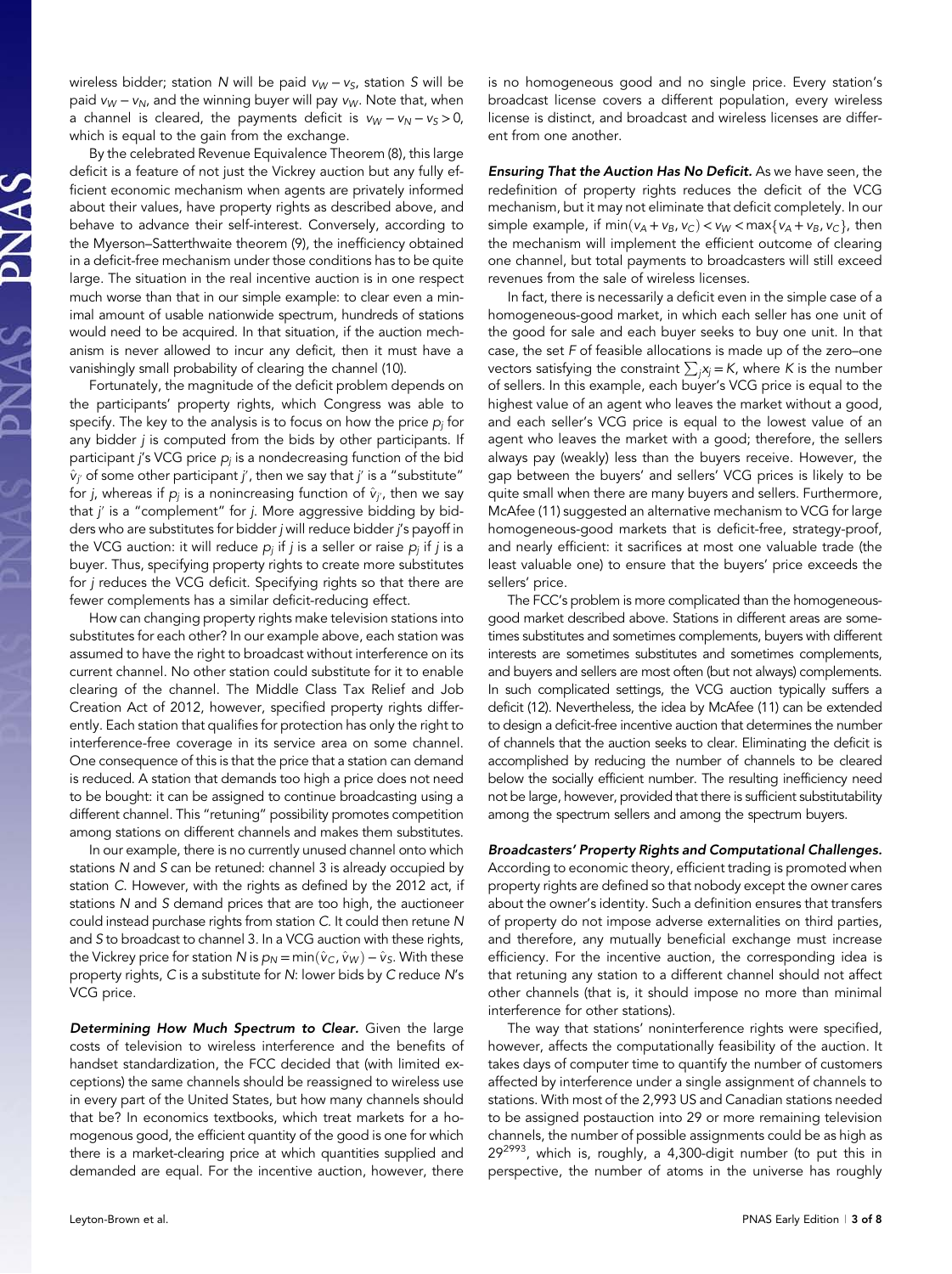

Fig. 1. Visualizing the incentive auction's 2.7 million pairwise interference constraints.

80 digits). Thus, it seems to be extremely challenging to indicate whether any particular set of stations could be feasibly assigned to the remaining television spectrum while exactly preserving each station's preauction coverage.

To keep the auction computations tractable, the FCC decided to treat interference differently. A station  $j$  would be deemed to suffer only minimal interference if no other single station interferes with more than 0.5% of station j's preauction audience. In principle, this definition allows that the aggregate interference from neighboring stations could be substantially larger than 0.5%, but simulations found that it was never too much larger. This specification of acceptable interference simplified the auction by making it possible to verify the feasibility of an assignment by checking a few million pairwise channel-specific interference constraints of the form "station A cannot be assigned to channel X if station B is assigned to channel Y" (where  $X$  and  $Y$  could be the same or adjacent channels) as illustrated in Fig. 1. These pairwise constraints were computed in advance of the auction.

Even with this simplification, however, the problem of determining whether a given set of stations can be feasibly assigned into a given set of channels (henceforth, the "feasibility checking problem") is NP-complete (it generalizes the well-known "graph coloring problem"). Applying the widely believed hypothesis from complexity theory that  $P \ne NP$ ,\* any feasibility checking algorithm must have worst case running time that grows exponentially in the size of its input, meaning that it will fail to terminate within a reasonable amount of time for at least some inputs.

To summarize, among the relevant economic analyses are the Coasian analysis, which emphasizes that groups have incentives to find and coordinate on a good plan, and the Hayekian analysis, which emphasizes that the easiest way to find a good plan is sometimes to find market-clearing prices by a decentralized procedure. For the incentive auction, however, finding a good plan (including how many channels to clear, which stations to retune, and how to retune them in a way that satisfies millions of interference constraints) and the clearing prices while still enforcing all of the interference constraints is a computationally hard problem, which requires a coordinated solution involving very many parties. Thus, a central authority like the FCC has an indispensable coordinating role. It must ensure that broadcasters' individual plans are mutually compatible and that, in combination, they are feasible and promote an approximately efficient allocation.

A Last Look at VCG. As described above, the VCG auction design is the unique sealed bid auction that provides incentives for truthful bidding, implements efficient allocations, and involves no payments to or from losing bidders. However, there are several reasons why the unmodified VCG auction would be unsuitable for the incentive auction. First, as noted above, it generally runs a budget deficit. Second and perhaps more importantly, it would require solving the computationally challenging problem of finding a value-maximizing allocation subject to the millions of interference constraints as well as a separate instance of this problem for each winning bidder, assuming this bidder's nonparticipation, to calculate the bidder's VCG price. Empirically, these optimization problems are much harder than just checking the existence of a feasible assignment of a given set of stations: in practice, we have been unable to exactly solve any value maximization problem at a national scale, even given weeks of time on high-performance computer clusters.

In theory, if we used a VCG mechanism that is based on an approximate optimization algorithm, that would make it nearly optimal for bidders to bid their true values, provided that the approximation is good enough. The problem with that approach is that, with the approximations that were achievable in practice, the "approximate VCG" price to a given winning station could differ by several orders of magnitude from its real VCG price. With such large pricing errors, truthful bidding could be far from optimal.

Finally, even if a sufficiently good approximation to VCG were possible, bidders might be unconvinced. In practice, bidders would be unable to independently verify whether their bids should win or lose or what their VCG prices should be. Also, even if they could compute well enough to do that, the law requires that bids be kept confidential, and therefore, the data for any verification would be unavailable. If bidders are uncertain about whether the FCC can or will compute sufficiently well, they could be inclined to manipulate their bids. The success of the auction hinged on the participation of small broadcasters who were not familiar with hard computational problems or auction mechanisms in general. If such broadcasters found the auction's computations too confusing, they might decline to participate at all.

A Heuristic Clock Auction. When high efficiency is an important goal and optimization is impossible, what is a market designer to do? Happily, for the incentive auction, we found a heuristic that achieves a high level of efficiency and meets all of the demands described above: it is computationally tractable and reasonably efficient, and the associated auction is convincingly ("obviously") strategy-proof. We can show this by a mix of theoretical analyses and the empirical analysis of extensive computational simulations.

The heuristic and auction that the FCC adopted belong to the class of "deferred acceptance" algorithms. In this auction, the auctioneer solicits offers from parties and iteratively rejects individual offers, possibly giving the rejected party an opportunity to submit another improved offer. When the auction ends, all offers that have not explicitly been rejected are accepted.

The design separates bidding into two interlocking components: the "reverse auction," in which the government buys television broadcast rights, and the "forward auction," in which the

<sup>\*</sup>One implication of denying the hypothesis that P ≠ NP is that there must exist a single general algorithm capable of defeating virtually all of the encryption systems in common use.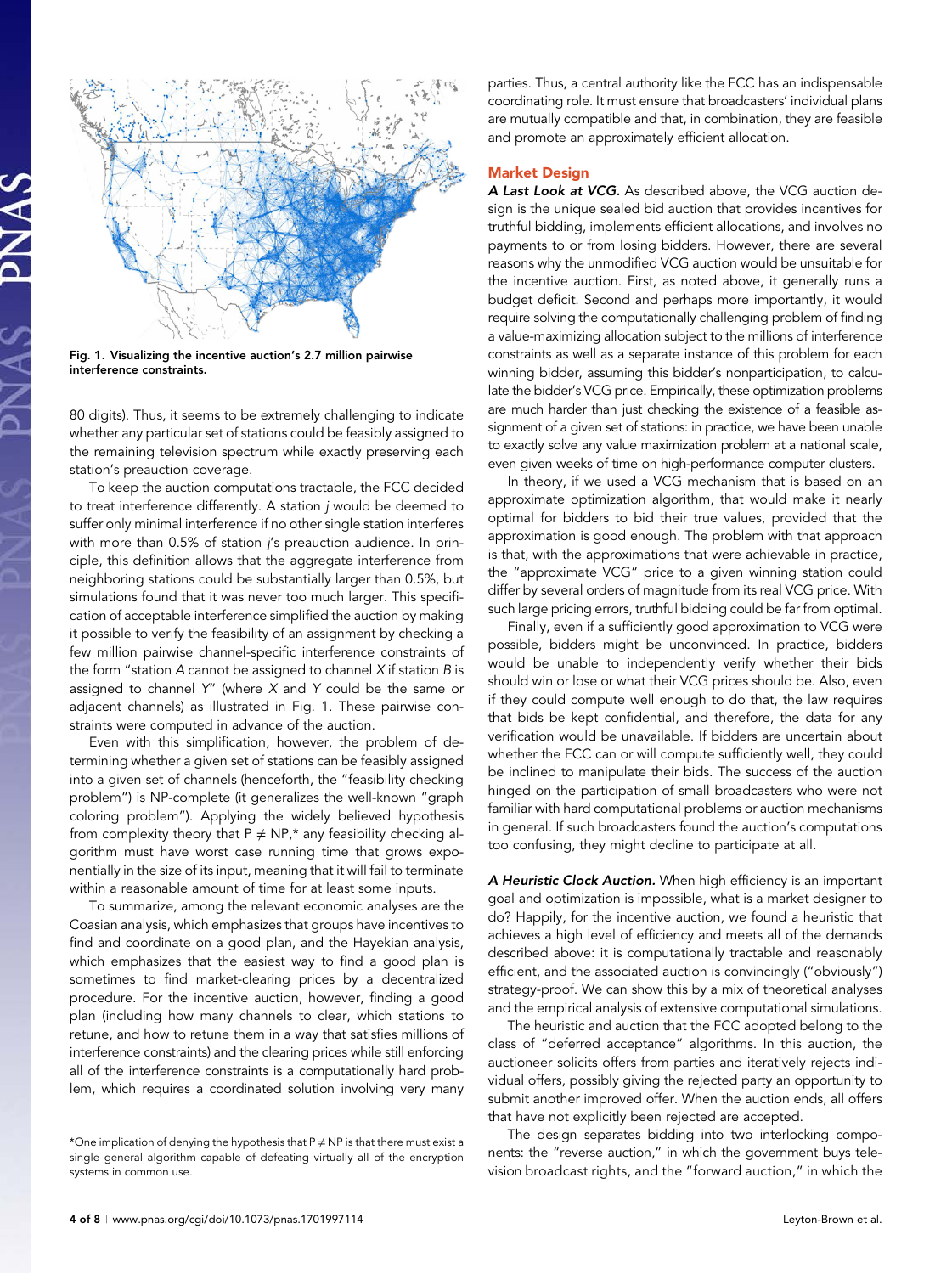government sells wireless licenses created from the former television broadcast frequencies.

The reverse auction is a descending clock auction, which means that the auctioneer quotes a declining sequence of prices to television stations, like a timer ticking down. From a bidder's perspective, the first step is to decide whether to participate at the (high) opening price. Then, each time its price is reduced, the station must either indicate that it would be willing to sell at that price or exit the auction irreversibly. When the auction ends, each participating station that has not exited sells its broadcast rights at the last price that it had agreed to offer.

Although a bidder may not understand all of the computations in the auction, each bidder knows enough to bid optimally. It knows that exit is irreversible, that its price can only be reduced (never increased), and that, after any price reduction, it will have another opportunity to exit. Then, regardless of how the clock prices are computed and how others bid, a bidder's optimal strategy is to exit only when the clock price falls below its value. Such a descending clock auction is said to be "obviously strategyproof" (13).<sup>†</sup> In contrast, the optimality of truthful bidding in a VCG auction depends on very precise computations that bidders cannot verify and the bidder believing that no other bidder can peek at its bid. A bidder that cannot verify the auctioneer's computations or the privacy of its bids cannot be certain that truthful bidding in a VCG auction is optimal.

Feasibility Checking. To guarantee that the auction outcome is feasible, the reverse auction algorithm must never reduce a station's clock price if the station's decision to exit would cause the auction outcome to be infeasible. To verify that the outcome is feasible, the auction must identify a way to assign channels to all of the stations that either have exited or did not bid in the auction without violating any interference constraint. The FCC auction performs this verification using a "feasibility checker," which is software that determines whether a specified set of stations can be assigned to a given set of channels in a way that satisfies the millions of interference constraints.

We investigated many out of the box solutions for feasibility checking, notably two prominent commercial mixed integer programming (MIP) packages (CPLEX and Gurobi) and 19 open source solvers for the Boolean satisfiability (SAT) problem included in the ACLib library (15). Generally, we found that the SAT solvers outperformed the MIP packages; however, none performed nearly well enough to make us confident about deploying it in a real auction. We thus worked to design a custom solution based on existing SAT solvers. A key insight was that we did not need good worst case performance for SAT solving or indeed, graph coloring encoded as SAT; we needed a solver that performed well only on the sorts of problems that would arise in the incentive auction. All of these would involve subsets of the same 2,993 stations, among which the same pairwise interference constraints would hold. Furthermore, although we did not know stations' true values, we had a credible probabilistic model of these valuations in which values grow roughly linearly with population served and adjusted for population, correlate with the values of other stations in the same geographic area. Assuming this structure for station valuations could lead to regularities in the

† This strategy proofness property holds only for broadcasters who have a single station for sale. For an owner of multiple stations, withholding one station from the auction could possibly raise the prices received by other stations (14).

sorts of feasibility checking problems encountered in the auction. For example, we might see stations serving densely populated cities exiting the auction before stations serving rural areas. More than a million feasibility checking problems generated by more than a hundred auction simulations provided data that reflected the regularities associated with the common constraints and the pattern of values.

A critical challenge was to build a feasibility checker optimized to perform well on this enormous dataset. Our approach used human intuition only to decide which design approaches could be considered, taking advantage of our domain-specific knowledge. Then, we used an automated search process for "algorithm configuration" (16) that leverages methods from machine learning and optimization along with a large computer cluster and weeks of compute time. The software searched our gigantic space of candidate algorithm configurations to identify one that worked well on our dataset.‡ The result of the search was an "algorithm portfolio," dubbed SATFC (for SAT-based feasibility checker), consisting of eight SAT solvers that were constructed to complement each other well when run in parallel and that incorporate several different domain-specific algorithm ideas (19).

We also exploit parallel computation across runs of the feasibility checker. To explain how it works, we must first describe the timing and sequential processing of the reverse auction in more detail. After each tick of the clock in the auction, there is a period during which bids may be submitted followed by a period for bid processing. Broadcasters' bids are "processed" sequentially in some predetermined order. When station s's bid is to be processed, SATFC attempts to determine whether s can feasibly exit. If the answer is negative or if the attempt times out, then s's price is "frozen," and its bid is not examined. Otherwise, the software refers to s's bid to see whether s has bid to exit in response to a lowered price. If so, s exits the auction; otherwise, s's price is lowered, and the set of stations to continue broadcasting remains unchanged.

During the auction, any station s exits at most once. Many times, when a station is processed, it does not exit, and therefore, the set S of stations to continue broadcasting remains unchanged. If the next k stations to be processed are  $s_1, \ldots, s_k$ , then k instances of SATFC can check whether each can be feasibly added to the set S. Let  $j$  be the index of the first station to exit. All of the first j parallel checks are usable by the auction, substantially reducing the clock time needed for processing. When S is augmented to include  $s_i$ , the parallel computations for the remaining  $k - j$  stations become obsolete, and new checks are begun.

Handling Timeouts. To ensure that the reverse auction concludes within a reasonable amount of time with relatively small price decrements, the FCC decided that the clocks would need to tick down at least twice per 8-h business day. An analysis of auction simulations indicated that each feasibility check could, therefore, be given a maximum of 1 min to solve each problem. We evaluated SATFC's performance on data from new simulations and found that it could solve over 96% of these problems within a 1-min time limit compared with roughly 80% for the best off the shelf SAT solver and less than 40% for the best MIP package (Fig. 2). This reduction in so-called timeouts is dramatic but still

<sup>‡</sup> Our overall approach is therefore similar to the way that recent "deep learning" algorithms construct classifiers that can label a dataset of images with high levels of accuracy (17). We thus call our approach "deep optimization" (18).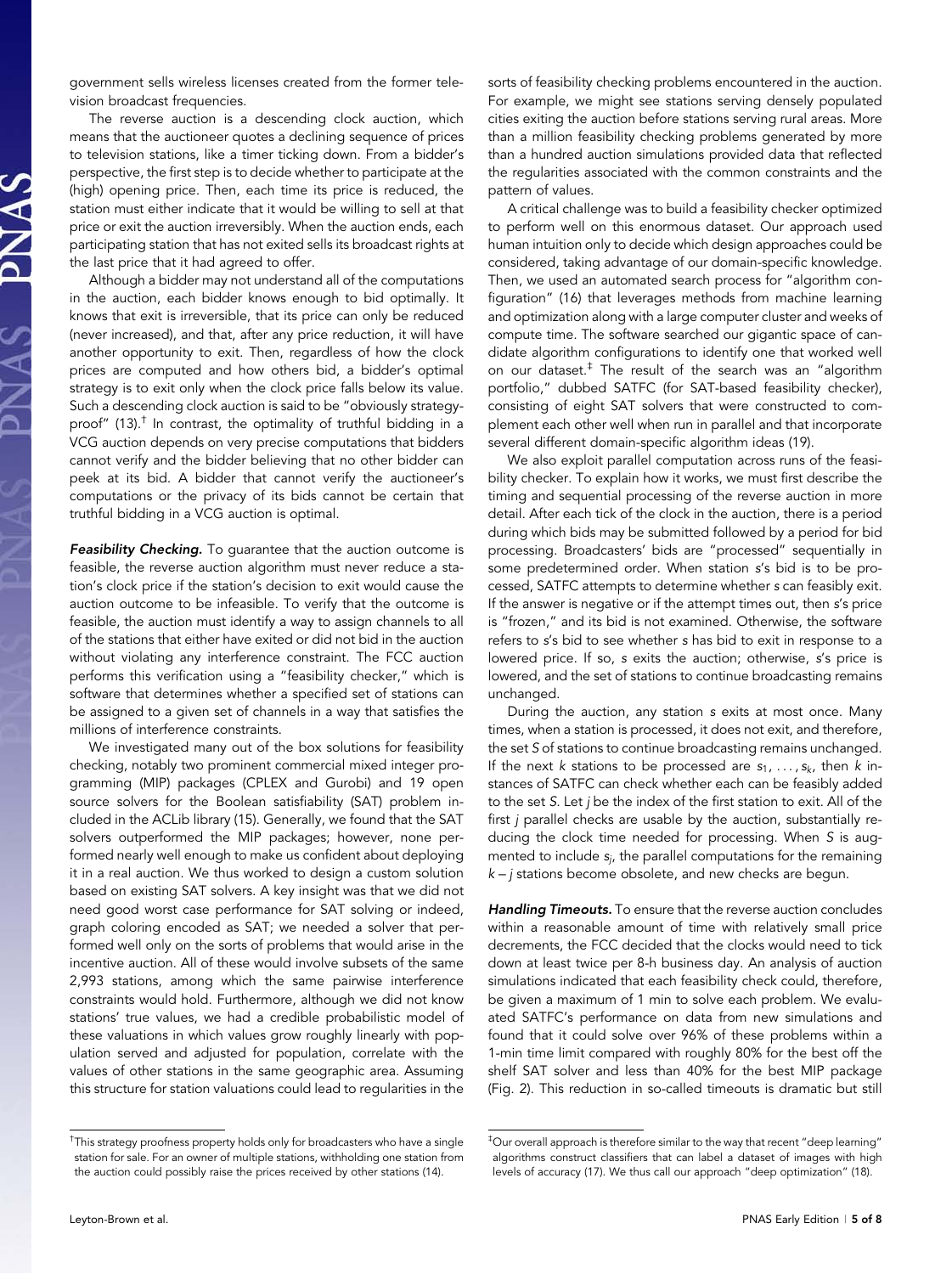

Fig. 2. Performance of the best MIP solver (Gurobi), the best off the shelf SAT solver (Gnovelty+PCL), and SATFC 2.3.1. The graph shows the fraction of problems solved within amounts of time ranging from a hundredth of a second to a minute.

not perfect—as, indeed, we expected given the computational hardness of repacking.

It is thus critically important that the heuristic clock auction deals gracefully with occasional timeouts (recall that VCG, for example, does not). In the clock auction, the solution is simple: when the feasibility checker is unable to establish the feasibility or infeasibility of a repacking problem, the auction simply treats that problem as infeasible and freezes the corresponding station's price. That solution slightly increases the total cost of buying stations for each unsolved feasible problem but does not affect the auction's feasibility or obvious strategy-proofness.<sup>§</sup>

Although it is necessary to set a time limit for each phase of the reverse auction, setting a maximum timeout for SATFC's unsolved problems has a cost: the bid processing period can end with both unsolved problems and considerable time remaining. Uncertainty about SATFC run times makes it impossible to avoid this difficulty if stations must be processed in a predetermined order. We now describe an elegant solution to this problem (which sadly, came after the auction design was finalized and hence, was not used in the incentive auction). The key idea is to determine the order in which bidders are processed dynamically. We begin by simultaneously checking the feasibility of assigning a channel to each station as if each was the first station in the ordering. As soon as any one checking problem completes, say for station s, that station is chosen to be the first station in the ordering. If s exits, then the set of stations S to be assigned channels is augmented to include s, and the feasibility checking problems for all remaining stations are restarted; otherwise, the other runs continue unchanged. We repeat this process until we reach the time limit for bid processing. The result is that no time available for feasibility checking is wasted. Either all stations are successfully checked or all easy stations are checked and the whole of the remaining time budget is spent simultaneously considering all of the hard, unsolved problems. This method does not avoid the computation time penalty that must be paid when a station exits the auction, and feasibility checks must be restarted for all of the still unprocessed bids. However, dynamic ordering ensures that, when we encounter such a station, no other station could be processed more quickly, and therefore, we pay the smallest possible penalty before restarting.

Setting the Clock Prices. What price should we quote to each station each time the clock ticks? If all stations that can feasibly exit were quoted the same clock price, the result would be that the stations demanding the highest compensation would exit first, except for the stations that can no longer feasibly exit. In some special cases, this "greedy heuristic" for choosing which stations continue to broadcast would yield an efficient outcome. For example, if all stations had the same location and broadcast power, then there would be some number K, such that any combination of K stations could feasibly be repacked. In this case, the auction would choose the K highest value stations to continue broadcasting while buying other stations' broadcast rights. In general, this clock auction algorithm results in the efficient outcome for all possible station values if and only if the sets of stations that can be feasibly repacked form a mathematical structure called a matroid (20), which is also equivalent to the stations being substitutes (21).

The all stations substitutes condition is not precisely satisfied in the FCC problem, and in simulations, the simple greedy heuristic is not typically optimal. In simulations, efficiency is enhanced compared with the simple heuristic by packing more stations with fewer interference constraints. The auction design can promote such outcomes by setting lower clock prices for those stations, encouraging them to exit earlier in the auction. Also, the expected total price paid to clear a fixed number of channels tends to be reduced by offering lower prices to stations serving fewer viewers, because those stations often have lower values for their broadcast rights and may be willing to sell for these lower prices.

The FCC auction design incorporates both of these ideas. It assigns to each station *j* a "volume" of  $s_j = (P_j l_j)^{1/2}$ , where  $p_j$  is the population covered by j's broadcast signal, and  $I_i$  is the number of stations with which j's signal may interfere. A single "base clock price" descends during the auction, and the price quoted to each feasible station is computed by multiplying the base clock price by s<sub>i</sub>. At some point in the auction, it may no longer be feasible for station  $j$  to continue broadcasting given the commitments that have already been made. At that point, *j* station's price is frozen: it declines no farther.

We illustrate the heuristic clock auction in our three-station example. Suppose that stations N and S both have volumes of one and station C has volume w. (Let us say that  $w > 1$ , because C has more interference constraints than N or S and perhaps, also covers a greater population.) In an auction round when the base clock price is b, stations N and S are quoted price b, and station C is quoted price wb. Suppose that b starts high and descends continuously. There are two cases to consider. If  $v_c > w \max\{v_N, v_S\}$ , then station C will be the first to exit, when the base clock price has fallen to  $v_C/w$ . Stations N and C become infeasible then, and therefore, there are no more price reductions. The auction stops, and the auctioneer acquires stations N and S, each of which is paid its clock price of  $v_c/w$ . If instead,  $v_c < w \max\{v_N, v_S\}$ , then whichever of N or S has the higher value exits first. Say that it is station N. When that exit happens, station C becomes infeasible, freezing its price at w max $\{v_N, v_S\}$ . Then, the base clock runs down—to zero if necessary—until station S exits. The efficient outcome is to acquire station C if and only if  $v_c < v<sub>N</sub> + v<sub>S</sub>$ , but the clock auction acquires C if and only if  $v_c < w$  max $\{v_N, v_S\}$ . Generally, no descending clock auction can guarantee an efficient

<sup>§</sup> In addition, SATFC was designed to perform faster on feasible problems than on infeasible ones, and therefore, most of the timeouts occur on infeasible problems, for which the cost of a timeout is zero.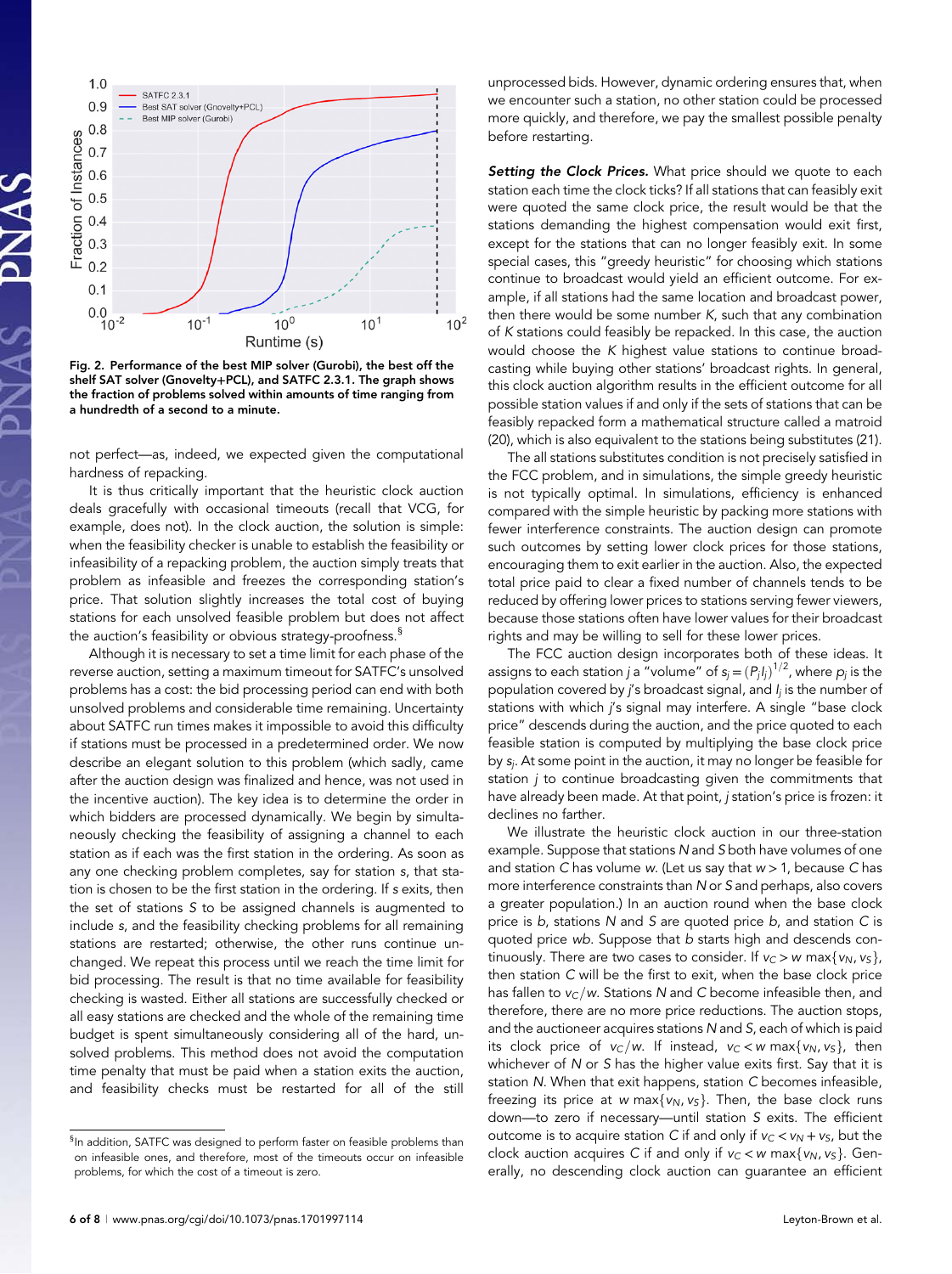outcome when some sellers are complements, like stations N and S are in the example.

Luckily, although the actual US interference constraints make some stations complements, the tendency for stations to be substitutes is strong enough for the FCC clock auction to yield nearly efficient outcomes. In work with a collaborator (22), we conducted auction simulations using a small-enough set of stations for exact efficient channel assignments to be computed (stations within two interference links of Manhattan, which included all stations in Boston, Philadelphia, and Washington, DC). We defined the efficiency loss ratio of a mechanism m as the sum of values of stations winning and going off air under m divided by the sum of values of stations winning in the efficient (VCG) allocation. In our simulations, the FCC auction design had efficiency loss ratios between 0.8 and 10.0%, with costs (total payments to broadcasters) varying between 70 and 86% of the costs paid by VCG. The simulations also showed the importance of good feasibility checking: switching from SATFC to a simple "greedy" algorithm degraded the efficiency loss ratio by between 26 and 70% and increased costs by between 44 and 91%. Finally, setting the same clock price to all stations instead of setting prices proportional to FCC's volumes would have raised the cost by between 36 and 54% (while having a small and ambiguous effect on efficiency). Follow-up work performed auction simulations at the national scale (18). While it was not possible to determine VCG allocations for these larger problems, this work showed that switching from SATFC to the greedy algorithm degraded the efficiency loss ratio by between 145 and 233% and increased costs by between 228 and 299%. These findings confirm the intuition that as the number of stations participating in the auction grows, it becomes increasingly important to use a strong feasibility checker.

Clearing Target. So far, our discussion of the reverse auction has presumed that we know how many channels to clear. In reality, the auction had to determine that as well, in such a way that the buyers pay at least enough to compensate the sellers, leaving no deficit. The auction's approach to this is inspired by McAfee's (11) design for homogeneous-good markets. Specifically, the incentive auction was designed to run through a series of "stages," each with a different spectrum-clearing target. In the first stage, the clearing target was set to the highest nationwide target possible given the initial participation commitments by broadcasters at the opening prices, which happened to be 21 television channels (126 MHz of television spectrum), and which would have been sufficient to make 10 wireless bands available in most of 416 regions (100 MHz usable for wireless services plus some guard bands). The reverse auction in stage 1 closed at a total price of \$86.4 billion. Next, the forward auction began with low prices for the wireless licenses in 476 regions. In this ascending auction, prices were increased for licenses for which there was excess demand until no excess demand remained. Then, because the \$23.5 billion of forward auction revenue from the first stage was too low to cover the cost of the reverse auction, the clearing target was reduced, and the forward and reverse auctions were continued with a smaller spectrum-clearing target. Reducing the clearing target provided additional channels for television broadcasting, making it possible to further reduce prices to many of the relatively expensive broadcasters. As a result, some of them exited, and others accepted lower prices. If television spectrum was a homogenous good, that would reduce the average price per acquired channel, and it tends to do the same in the actual auction. Similarly, the reduced target reduces the number of wireless licenses available in almost every area, allowing those prices to go up until demand falls to be equal to the reduced available supply. This process was designed to continue through several stages until the cost of the reverse auction is finally covered by the revenue from the forward auction (plus about \$2 billion for FCC expenses, including the estimated cost of postauction station repacking). It was theoretically possible for the auction to go through all of the possible stages and end with the number of channels to be cleared falling to zero (that is, no spectrum being reassigned).

The incentive auction's closing conditions were met on January 18, 2017, with the auction being in stage 4, in which television channels 38–51 would be reassigned. The outgoing FCC chairman Tom Wheeler made the following statement:

The world's first spectrum incentive auction has delivered on its ambitious promise. Reaching the Final Stage Rule means the benefits of the auction are indisputable. We will repurpose 70 MHz of high-value, completely clear low-band spectrum for mobile broadband on a nationwide basis. On top of that, 14 MHz of new unlicensed spectrum—the test bed for wireless innovation will be available for consumer devices and new services. The auction will provide \$10.05 billion to broadcast television licensees who participated and billions toward deficit reduction.

More precisely, because wireless companies will pay in excess of \$19 billion total for their acquired spectrum, on subtracting the payments to broadcasters and the FCC's expenses, the auction will net over \$7 billion for the US Treasury. While being unique in a number of ways, we believe that the auction offers a good example of how recent advances in economic theory and computer science can be combined to design radically new marketplaces, unlocking substantial economic value and benefiting all market participants as well as the US public as a whole.

<sup>1</sup> Hayek FA (1945) The use of knowledge in society. Am Econ Rev 35:519–530.

<sup>2</sup> Roth AE (1984) The evolution of the labor market for medical interns and residents: A case study in game theory. J Polit Econ 92:991–1016.

<sup>3</sup> Milgrom PR (2004) Putting Auction Theory to Work (Cambridge Univ Press, Cambridge, UK).

<sup>4</sup> Coase RH (1959) The federal communications commission. J Law Econ 2:1–40.

<sup>5</sup> Vickrey W (1961) Counterspeculation, auctions, and competitive sealed tenders. J Finance 16:8–37.

<sup>6</sup> Clarke EH (1971) Multipart pricing of public goods. Publ Choice 11:17–33.

<sup>7</sup> Groves T (1973) Incentives in teams. Econometrica 41:617–31.

<sup>8</sup> Myerson R (1982) Optimal coordination mechanisms in generalized principal-agent models. J Math Econ 11:67-81.

<sup>9</sup> Myerson R, Satterthwaite M (1983) Efficient mechanisms for bilateral trading. J Econ Theory 29:265-281.

<sup>10</sup> Mailath GJ, Postlewaite A (1990) Asymmetric information bargaining problems with many agents. Rev Econ Stud 57:351–367.

<sup>11</sup> McAfee RP (1992) A dominant strategy double auction. J Econ Theory 56:434–450.

<sup>12</sup> Segal I, Whinston M (2013) Property rights. Handbook of Organizational Economics, eds Gibbons R, Roberts J (Princeton Univ Press, Princeton), pp 100–158.